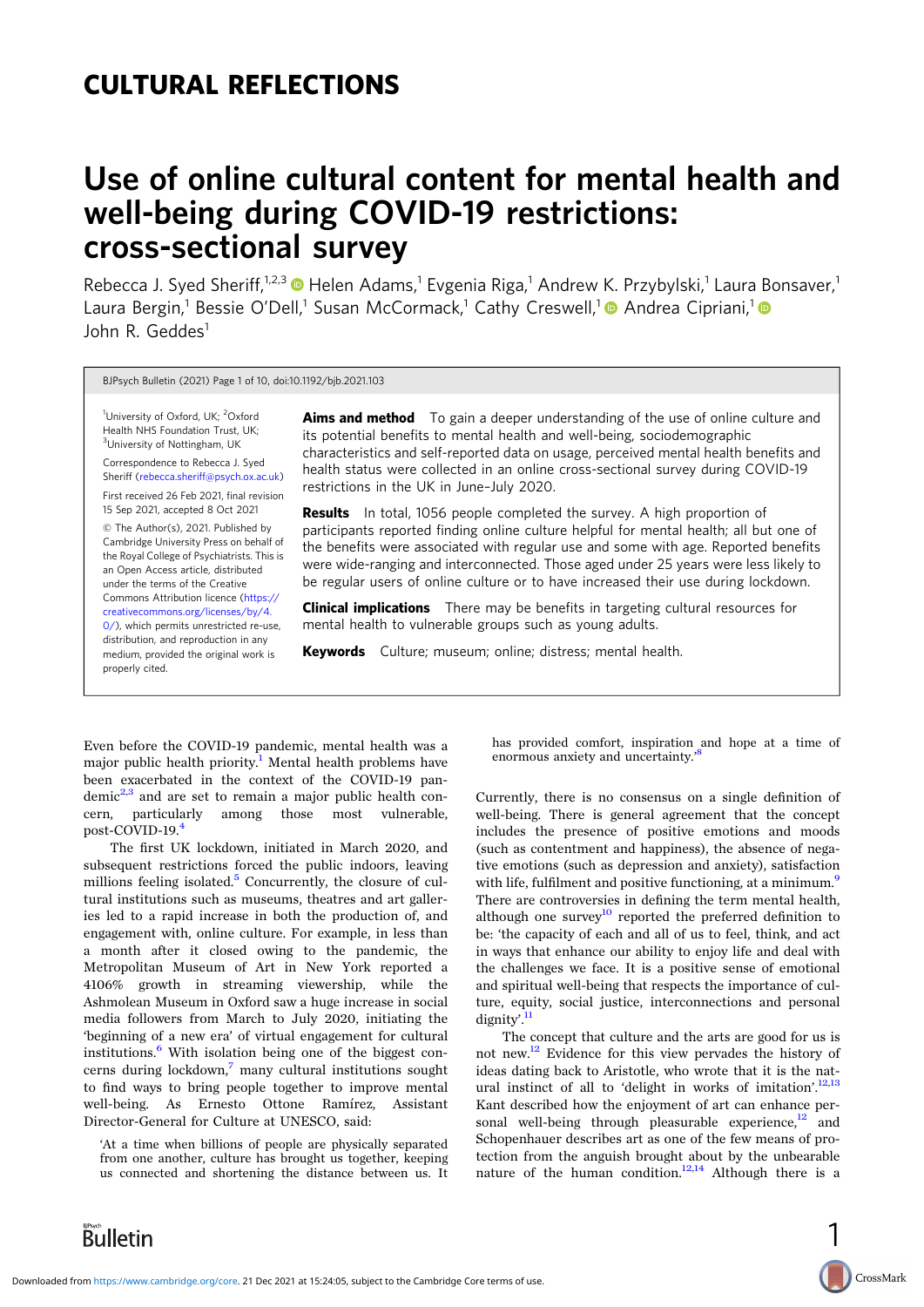general academic view that culture has a positive effect on health and well-being. $\frac{15,16}{15}$  $\frac{15,16}{15}$  $\frac{15,16}{15}$  there have been long-standing debates regarding potentially adverse effects, including issues of inequitable provision and appreciation. This includes Bourdieu's theories of how cultural tastes originate in and perpetuate social stratification and thus may reinforce social hierarchies.<sup>17</sup>

However well-established these concepts of the positive effects of culture consumption are in the collective consciousness, there are significant research gaps regarding the effects of the arts and culture on health. Many studies have demonstrated correlations between cultural engagement and improved mental and physical health and longer life expectancy, but most are confounded by the sociodemo-graphic determinants of health.<sup>[9](#page-8-0)</sup> More bluntly put, owing to inequitable access, $\frac{18,19}{18}$  $\frac{18,19}{18}$  $\frac{18,19}{18}$  those most likely to use culture and the arts are those at lower risk of poor health outcomes by virtue of characteristics such as income, education and eth-nicity.<sup>[9](#page-8-0)</sup> Consequently, at the population level those least likely to be accessing these resources may be those most likely to benefit from them. It is also possible that the mechanisms by which those in particular sociodemographic groups have improved health outcomes relate to the richness of existence offered by such experiences.

Another flaw in much of the literature in this area has been such broad and non-specific definition of arts and culture as to obfuscate interpretation of the mental health effects.<sup>[9](#page-8-0)</sup> In the present paper, online cultural content refers to online resources from cultural institutions and includes museums, theatres, art galleries, libraries, archives and natural heritage organisations. In an attempt to avoid the pitfalls of casting too wide a net, this is a narrower definition than that adopted by others, $20$  which can also include reading, films and gaming[.20](#page-9-0)

Much of the published work in the area of cultural engagement and mental health is in the form of communitybased projects or pilot schemes for users of health services. Many of these involve social prescribing visits to cultural institutions<sup>[21](#page-9-0)</sup> in clinical populations.<sup>[22](#page-9-0)–[25](#page-9-0)</sup> However, while the evidence regarding potential benefits of the arts on mental health in clinical populations is growing, $15,26-32$  $15,26-32$  $15,26-32$  a substantial body of evidence suggests that people with the greatest mental health need often have the poorest access to health services.<sup>[33](#page-9-0)</sup> Thus, concentrating research on clinical populations and social prescribing initiatives $34$  risks missing major opportunities to reduce health inequalities at the population level and may even compound such inequalities. In addition, it also represents a missed opportunity for prevention of mental illness and self-management of mental health.

#### Aim and objectives

In light of the accelerated pace with which cultural institutions had expanded their online presence during the COVID-19 pandemic and building on the foundations of work to identify the health value of engaging with culture and the arts, we set out to describe who was using online cultural content, the perceived mental health benefits and the self-reported mental health of people using online culture during this period. To this end we conducted an online cross-sectional survey between 17 June and 22 July 2020.

During that time the UK was not under full lockdown, but social distancing measures were in place and UK museums were closed.

Given the paucity of studies in this area, the aims of this study were primarily exploratory, to describe users of online culture, factors associated with being a regular user and increased engagement during the COVID-19 pandemic, selfreported benefits and the mental health status of this population.

# Method

## Ethical approval

The authors assert that all procedures contributing to this work comply with the ethical standards of the relevant national and institutional committees on human experimentation and with the Helsinki Declaration of 1975, as revised in 2008. All procedures involving human participants were approved by the Medical Sciences Interdivisional Research Ethics Committee of the University of Oxford (approval reference R70187/RE001-3).

## Procedure

We recruited 1056 participants aged 16 and over in the UK (or 18 and over, overseas) for the initial survey between 17 June and 22 July 2020. Participants were recruited through Facebook adverts, a press release, a pop-up advert that appeared on the Ashmolean Museum website, as well as the Ashmolean's public relations avenues (e.g. Twitter and a newsletter) and student unions. To enter the survey, participants followed a link to e-consent procedures (web traffic to the survey is shown in supplementary Table 1, available at <https://doi.org/10.1192/bjb.2021.103>). Of the 1056 participants, 500 chose to enter their email address and consented to be contacted again for further research. These people were emailed a link to e-consent to participate in a further free-text survey and 176 participants completed this survey between 10 and 30 July 2020.

#### Measures

The initial survey included items on sociodemographics, usage and changes of use of online cultural content, health status and items on how online culture was perceived to affect on mental health and well-being. Sociodemographic items included age, gender, ethnicity, highest educational attainment, household income and the number of people living in the household. Questions relating to health status included COVID-19 isolation status, physical health problems and disability, as well as a measure of psychological distress.

A wide range of potential ways in which online cultural content could be helpful for mental health were offered as options, as well as an option with free-text boxes inviting participants to describe other ways online culture could be helpful for mental health. Items were also included comparing online with in-person experiences and whether benefits would be improved by including other people in the experience. The separate free-text survey was formulated to gain

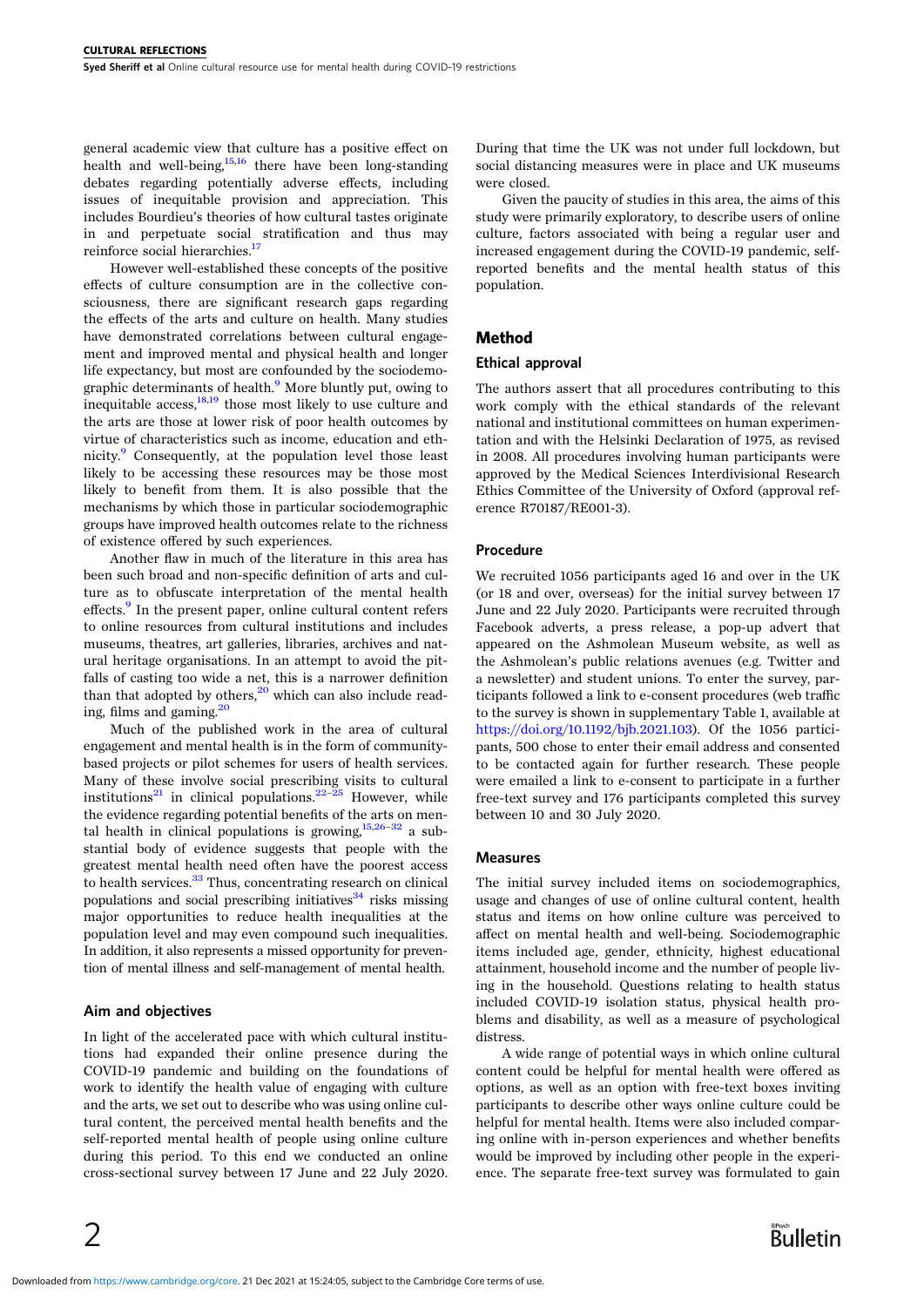|                                                                                                |  |  | <b>CULTURAL REFLECTIONS</b> |
|------------------------------------------------------------------------------------------------|--|--|-----------------------------|
| Syed Sheriff et al Online cultural resource use for mental health during COVID-19 restrictions |  |  |                             |

<span id="page-2-0"></span>

| Table 1<br>Population characteristics ( $n = 1056$ )   |        |      |       |           |  |
|--------------------------------------------------------|--------|------|-------|-----------|--|
|                                                        | 95% CI |      |       |           |  |
|                                                        | n      | %    | Lower | Upper     |  |
| Age group, years                                       |        |      |       |           |  |
| $16 - 24$                                              | 77     | 7.4  | 5.9   | 9.1       |  |
| 25-34                                                  | 73     | 7.0  | 5.6   | 8.7       |  |
| $35 - 44$                                              | 88     | 8.4  | 6.9   | 10.3      |  |
| 45-54                                                  | 152    | 14.6 | 12.5  | 16.8      |  |
| $55 - 64$                                              | 294    | 28.2 | 25.5  | 31.0      |  |
| 65 and over                                            | 360    | 34.5 | 31.7  | 37.4      |  |
| Gender                                                 |        |      |       |           |  |
| Male                                                   | 182    | 17.4 | 15.2  | 19.9      |  |
| Female                                                 | 855    | 81.9 | 79.4  | 84.1      |  |
| Other                                                  | 7      | 0.7  | 0.3   | 1.4       |  |
| Prefer not to say                                      | 12     | 1.1  |       |           |  |
| Annual household income                                |        |      |       |           |  |
| Less than $£16000$                                     | 107    | 13.0 | 10.8  | 15.4      |  |
| £16 000-£29 999                                        | 190    | 23.0 | 20.3  | 26.0      |  |
| £30 000-£59 999                                        | 272    | 32.9 | 29.8  | 36.2      |  |
| £60 000-£119 999                                       | 133    | 16.1 | 13.7  | 18.8      |  |
| More than £120 K                                       | 124    | 15.0 | 12.7  | 17.6      |  |
| Prefer not to say                                      | 230    |      |       |           |  |
| Highest educational attainment                         |        |      |       |           |  |
| No qualification/vocational or<br>school qualification | 155    | 14.8 | 12.8  | 17.1      |  |
| University degree                                      | 891    | 85.2 | 82.9  | 87.2      |  |
| Prefer not to say                                      | 10     |      |       |           |  |
| Ethnicity                                              |        |      |       |           |  |
| Asian                                                  | 18     | 1.7  | 1.1   | 2.7       |  |
| <b>Black</b>                                           | 1      | 0.1  | 0.0   | 0.7       |  |
| Chinese                                                | 7      | 0.7  | 0.3   | 1.4       |  |
| White British, Irish, Other                            | 961    | 91.0 | 89.1  | 92.6      |  |
| Mixed-race White and Black                             | 0      | 0.0  |       |           |  |
| Mixed-race Other                                       | 28     | 2.7  | 1.8   | 3.8       |  |
| Middle Eastern                                         | 6      | 0.6  | 0.3   | 1.3       |  |
| Other/prefer not to say                                | 35     | 3.3  | 2.4   | 4.6       |  |
| Location                                               |        |      |       |           |  |
| East Midlands                                          | 55     | 5.2  | 4.0   | 6.7       |  |
| East of England                                        | 37     | 3.5  | 2.5   | 4.8       |  |
| Greater London                                         | 88     | 8.3  | 6.8   | 10.2      |  |
| North East England                                     | 22     | 2.1  | 1.4   | 3.1       |  |
| Northern Ireland                                       | 4      | 0.4  | 0.1   | 1.0       |  |
| North West England                                     | 50     | 4.7  | 3.6   | 6.2       |  |
| Scotland                                               | 32     | 3.0  | 2.1   | 4.3       |  |
| South East England                                     | 323    | 30.6 | 27.9  | 33.4      |  |
| South West England                                     | 123    | 11.6 | 9.8   | 13.7      |  |
| Wales                                                  | 22     | 2.1  | 1.4   | 3.1       |  |
| <b>West Midlands</b>                                   | 69     | 6.5  | 5.2   | 8.2       |  |
| Yorkshire and the Humber                               | 26     | 2.5  | 1.7   | 3.6       |  |
|                                                        |        |      |       | Continued |  |

| Table 1<br>Continued                                                         |     |      |       |           |
|------------------------------------------------------------------------------|-----|------|-------|-----------|
|                                                                              |     |      |       | 95% CI    |
|                                                                              | n   | $\%$ | Lower | Upper     |
| Outside of UK                                                                | 205 | 19.4 | 17.1  | 21.9      |
| Type of area                                                                 |     |      |       |           |
| City                                                                         | 392 | 37.3 | 34.5  | 40.3      |
| Large town                                                                   | 173 | 16.5 | 14.3  | 18.8      |
| Small town                                                                   | 222 | 21.1 | 18.8  | 23.7      |
| Village                                                                      | 210 | 20.0 | 17.7  | 22.5      |
| Rural (hamlet or isolated<br>dwelling)                                       | 53  | 5.0  | 3.9   | 6.6       |
| Missing                                                                      | 6   |      |       |           |
| Household                                                                    |     |      |       |           |
| Living alone                                                                 | 241 | 22.8 | 20.4  | 25.5      |
| Living with one other                                                        | 629 | 59.6 | 56.6  | 62.5      |
| Living with more than one other                                              | 186 | 17.6 | 15.4  | 20.0      |
| Previous COVID-19 infection                                                  |     |      |       |           |
| No                                                                           | 933 | 88.4 | 86.4  | 90.2      |
| Yes or suspected                                                             | 122 | 11.6 | 9.8   | 13.6      |
| Missing                                                                      | 1   |      |       |           |
| Isolation status                                                             |     |      |       |           |
| Full isolation                                                               | 76  | 7.3  | 5.8   | 9.0       |
| Restricted                                                                   | 643 | 61.4 | 58.4  | 64.3      |
| Leaving more often                                                           | 329 | 31.4 | 28.6  | 34.3      |
| Missing                                                                      | 8   |      |       |           |
| Employment status                                                            |     |      |       |           |
| Full-time education                                                          | 79  | 7.6  | 6.1   | 9.3       |
| Employed                                                                     | 441 | 42.2 | 39.2  | 45.2      |
| Unemployed/unwell/furlough/<br>homemaker                                     | 128 | 12.2 | 10.4  | 14.4      |
| Retired                                                                      | 398 | 38.0 | 35.1  | 41.0      |
| Prefer not to say                                                            | 10  |      |       |           |
| Physical health problem/disability                                           |     |      |       |           |
| No                                                                           | 834 | 80.3 | 77.7  | 82.6      |
| Yes                                                                          | 205 | 19.7 | 17.4  | 22.3      |
| Prefer not to say                                                            | 17  | 1.6  |       |           |
| Mental health problems                                                       |     |      |       |           |
| No                                                                           | 872 | 84.0 | 81.6  | 86.1      |
| Yes                                                                          | 166 | 16.0 | 13.9  | 18.4      |
| Prefer not to say                                                            | 18  |      |       |           |
| Kessler Psychological Distress Scale score                                   |     |      |       |           |
| 20                                                                           | 583 | 56.0 | 53.0  | 59.0      |
| $20 - 24$                                                                    | 217 | 20.8 | 18.5  | 23.4      |
| $25 - 29$                                                                    | 123 | 11.8 | 10.0  | 13.9      |
| $\geq$ 30                                                                    | 118 | 11.3 | 9.5   | 13.4      |
| Missing                                                                      | 15  |      |       |           |
| Change in use of online culture since initiation of COVID-19<br>restrictions |     |      |       |           |
| Increased                                                                    | 753 | 71.3 | 68.5  | 74.0      |
|                                                                              |     |      |       | Continued |

Continued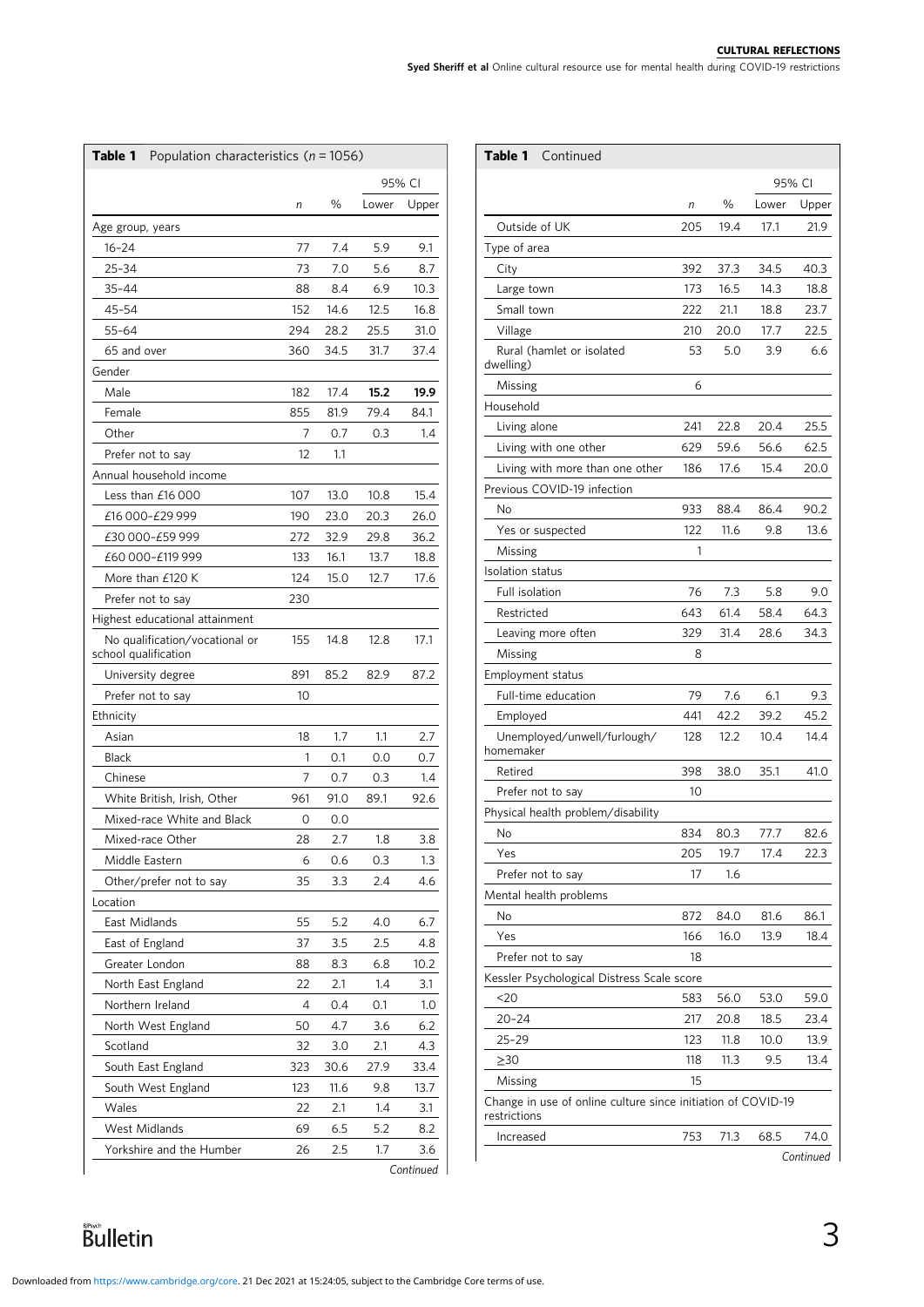| Table 1<br>Continued   |     |      |        |       |
|------------------------|-----|------|--------|-------|
|                        |     |      | 95% CI |       |
|                        | n   | $\%$ | Lower  | Upper |
| Same                   | 241 | 22.8 | 20.4   | 25.5  |
| Less                   | 62  | 5.9  | 4.6    | 7.5   |
| Use of online culture  |     |      |        |       |
| Daily                  | 247 | 23.4 | 20.9   | 26.0  |
| Once a week or more    | 432 | 40.9 | 38.0   | 43.9  |
| Once a month or more   | 176 | 16.7 | 14.5   | 19.0  |
| Less than once a month | 201 | 19.0 | 16.8   | 21.5  |
| In-person museum use   |     |      |        |       |
| Visit in previous year | 482 | 45.6 | 42.7   | 48.8  |

richer data on which and how cultural content could benefit mental health online or in person (if different from online).

Current self-reported psychological distress was measured in the initial survey using the Kessler Psychological Distress Scale (K10). The K10 strongly discriminates between community cases and non-cases of mental disorder identified by a structured clinical interview.<sup>[35](#page-9-0)</sup> The K10 comprises ten questions inquiring about the frequency of depressive and anxiety symptoms over the previous 4 weeks. Each item is rated on a 5-point Likert scale (1, none of the time; 5, all of the time) and scores are added to give a possible range of 10–50, with higher scores reflecting higher levels of psychological distress. The K10 is one of the most widely used mental health screening instruments<sup>36</sup> and demonstrates good properties with regard to validity, reliability<sup>[36](#page-9-0)</sup> and sensitivity to change.<sup>[37](#page-9-0)</sup> A K10 score  $\geq$ 20 was defined as clinically significant distress.  $35,36$ 

#### Statistical analysis

 $\overline{4}$ 

Data were imported into Stata v16.0 and descriptive statistics were used to describe the sociodemographic characteristics of the population. Percentages (and 95% confidence intervals) were calculated for population characteristics such as age, gender, income, education, ethnicity, location, employment status, household size, mental and physical health and isolation status, as well as online culture usage.

We used logistic regression techniques to analyse associations between sociodemographic and health variables and regular use of online culture (once a month or more) and increased engagement with online cultural content during COVID-19 restrictions. We described the percentage reporting specific mental health benefits of online culture. We used logistic regression techniques to examine the association of these with regular engagement and age group.

Logistic regression techniques were performed to analyse associations between clinically significant psychological distress, defined as scoring  $\geq$  20 on the K10,<sup>[36](#page-9-0),[38](#page-9-0)</sup> and sociodemographic and individual characteristics.

#### Free-text analysis

Participants' free-text responses for both surveys were pseudo-anonymised, with each response assigned a unique ID. The free-text responses were imported into NVivo 12 software for MacOS (QSR International, [www.qsrinterna](https://www.qsrinternational.com)[tional.com\)](https://www.qsrinternational.com) to facilitate organisation and analysis of data. Two researchers (L.B. and B.O'D.) qualitatively analysed the free-text data by independently performing an inductive thematic analysis,  $39$  allowing prevailing themes from the collected free text to be identified and subsequently analysed. All free-text responses were coded into themes, providing an initial framework for the qualitative data, with multiple allocations possible. This initial qualitative framework was then discussed collaboratively by the team to discern patterns in the data. The framework continued to be developed and refined to reflect the themes emerging from the free text, as well as the relationships between themes.

#### **Results**

In total, 1056 participants completed the initial survey (between 17 June and 22 July 2020). High proportions of participants were over 44 years of age, female, had a university degree, reported being of White (British, Irish or Other) ethnic background and living with at least one other person. Of those who reported household income, the majority had a household income over £30 000 per year ([Table 1\)](#page-2-0).

A high proportion of participants reported using online culture once a month or more (80.9%, 95% CI 78.5–83.2). This was associated with being older than 24, being female, having a household income of over £30 000 per year, having a university degree, being of White (British, Irish or Other) ethnicity and reporting an in-person museum visit in the previous year [\(Table 2\)](#page-4-0).

In addition, a high proportion of participants reported increasing their use of online culture since the initiation of COVID-19 restrictions (71.3%, 95% CI 68.5–74.0). Increased use was associated with being over 45, being female, having a household income of over £30 000 per year, being of White (British, Irish or other) ethnicity and being unemployed, unwell, on furlough or a homemaker and reporting an in-person visit in the previous year ([Table 2](#page-4-0)).

A high proportion of participants reported that online cultural content was helpful for mental health and wellbeing. All bar one of the 15 most frequently reported mental health benefits were significantly associated with regular use of online culture ([Table 3](#page-5-0)). In addition, there were significant differences in the benefits reported according to age, even when regular of use of online culture was controlled for. There were lower odds of people aged 25–34 reporting 'feeling connected' than other age groups (adjusted OR = 0.37, 95% CI 0.15–0.87) and lower odds of those in lower age groups reporting benefits due to adding structure to their day  $(aOR = 0.16, 95\% \text{ CI } 0.15-0.70)$ . There were lower odds of reporting benefits due to increased personal productivity  $(aOR = 0.46, 95\% \text{ CI } 0.22-0.94)$  in those aged 55 and over compared with people aged 16–24.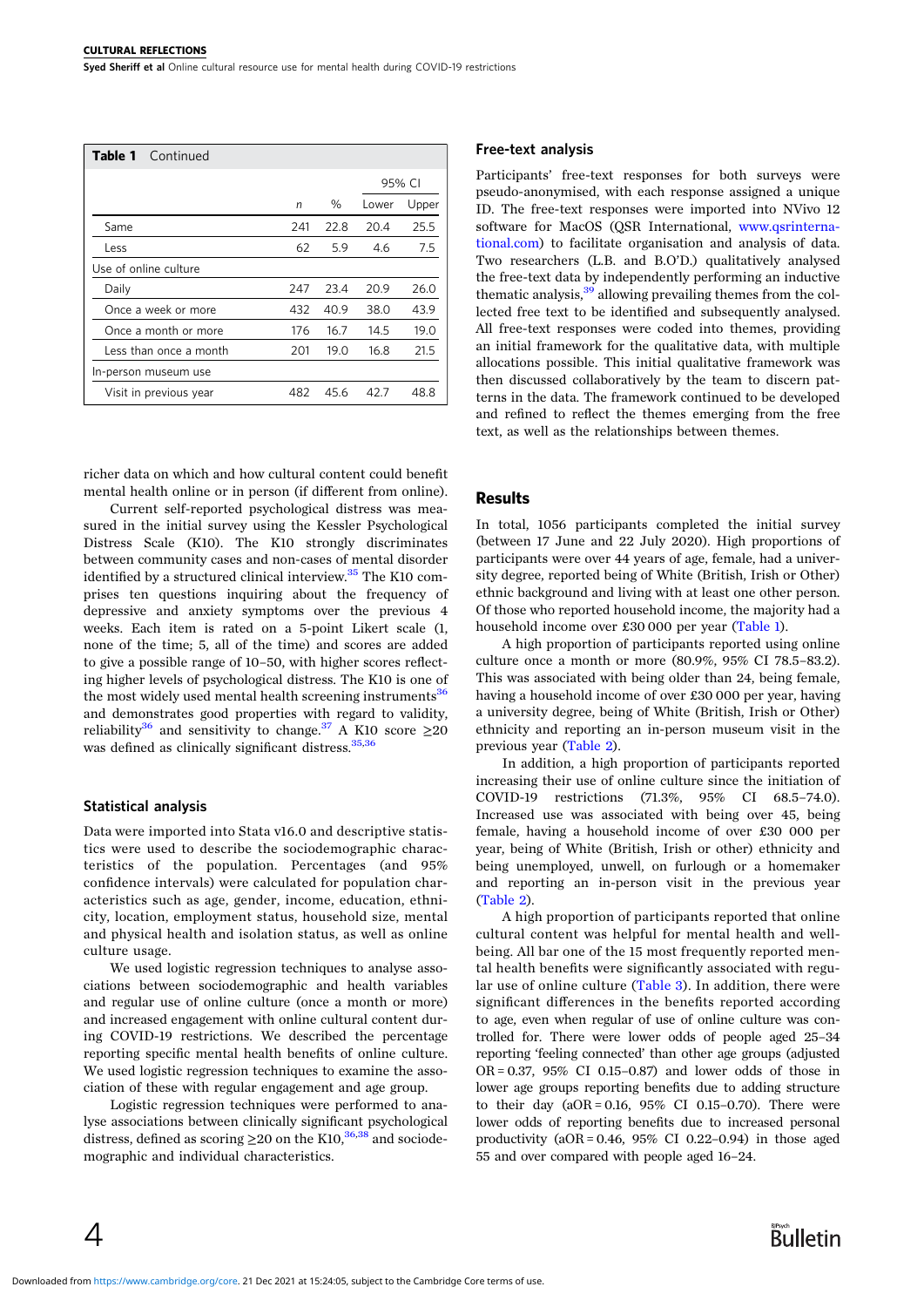<span id="page-4-0"></span>

|                                    | <b>Table 2</b> Associations between population characteristics and consumption of online cultural content <sup>a</sup> |                                 |       |        |                                                              |       |        |
|------------------------------------|------------------------------------------------------------------------------------------------------------------------|---------------------------------|-------|--------|--------------------------------------------------------------|-------|--------|
|                                    |                                                                                                                        | OR of using online              |       | 95% CI |                                                              |       | 95% CI |
| Characteristic                     | Variable                                                                                                               | culture once a month or<br>more | Lower | Upper  | OR of increased use of online<br>culture in COVID-19 context | Lower | Upper  |
| Age group, years                   |                                                                                                                        |                                 |       |        |                                                              |       |        |
|                                    | $16 - 24$                                                                                                              | 1.00                            |       |        | 1.00                                                         |       |        |
|                                    | $25 - 34$                                                                                                              | 3.06                            | 1.48  | 6.31   | 1.59                                                         | 0.82  | 3.06   |
|                                    | $35 - 44$                                                                                                              | 3.85                            | 1.88  | 7.87   | 1.61                                                         | 0.86  | 3.02   |
|                                    | 45-54                                                                                                                  | 3.50                            | 1.91  | 6.44   | 2.83                                                         | 1.58  | 5.07   |
|                                    | $55 - 64$                                                                                                              | 4.05                            | 2.35  | 6.99   | 2.66                                                         | 1.58  | 4.47   |
|                                    | 65 and over                                                                                                            | 4.03                            | 2.38  | 6.85   | 2.35                                                         | 1.42  | 3.89   |
| Gender                             | Female                                                                                                                 | 1.64                            | 1.12  | 2.38   | 1.86                                                         | 1.33  | 2.59   |
| Annual household<br>income         | More than £30 000                                                                                                      | 1.56                            | 1.13  | 2.17   | 1.52                                                         | 1.14  | 2.02   |
| Highest educational<br>attainment: | Undergraduate or<br>postgraduate degree                                                                                | 1.64                            | 1.11  | 2.41   | 0.99                                                         | 0.68  | 1.43   |
| Ethnicity                          | White British, Irish and<br>other                                                                                      | 1.69                            | 1.05  | 2.73   | 1.59                                                         | 1.02  | 2.46   |
| Country                            | UK                                                                                                                     | 1.08                            | 0.73  | 1.61   | 0.91                                                         | 0.65  | 1.27   |
| Type of area                       |                                                                                                                        |                                 |       |        |                                                              |       |        |
|                                    | City                                                                                                                   | 1.00                            |       |        |                                                              |       |        |
|                                    | Large town                                                                                                             | 0.81                            | 0.52  | 1.26   | 1.23                                                         | 0.82  | 1.82   |
|                                    | Small town                                                                                                             | 0.95                            | 0.63  | 1.45   | 1.21                                                         | 0.84  | 1.74   |
|                                    | Village                                                                                                                | 1.07                            | 0.69  | 1.66   | 1.23                                                         | 0.85  | 1.78   |
|                                    | Rural (hamlet or isolated<br>dwelling)                                                                                 | 1.29                            | 0.58  | 2.85   | 1.41                                                         | 0.73  | 2.73   |
| Household                          | Live alone                                                                                                             | 1.11                            | 0.76  | 1.61   | 0.93                                                         | 0.68  | 1.27   |
| Previous COVID-19<br>infection     | Yes or suspected                                                                                                       | 0.69                            | 0.44  | 1.07   | 0.80                                                         | 0.53  | 1.20   |
| Isolation status                   |                                                                                                                        |                                 |       |        |                                                              |       |        |
|                                    | Full isolation                                                                                                         | 1.00                            |       |        | 1.00                                                         |       |        |
|                                    | Restricted                                                                                                             | 1.07                            | 0.57  | 2.01   | 0.93                                                         | 0.54  | 1.62   |
|                                    | Leaving more often                                                                                                     | 0.60                            | 0.32  | 1.15   | 0.63                                                         | 0.36  | 1.11   |
| <b>Employment status</b>           |                                                                                                                        |                                 |       |        |                                                              |       |        |
|                                    | Full time education                                                                                                    | 1.00                            |       |        | 1.00                                                         |       |        |
|                                    | Employed                                                                                                               | 1.66                            | 0.95  | 2.89   | 1.46                                                         | 0.89  | 2.41   |
|                                    | Unemployed/unwell/<br>furlough/homemaker                                                                               | 1.35                            | 0.70  | 2.61   | 1.92                                                         | 1.04  | 3.52   |
|                                    | Retired                                                                                                                | 1.64                            | 0.94  | 2.87   | 1.58                                                         | 0.96  | 2.62   |
| Physical disability                | Yes                                                                                                                    | 0.65                            | 0.45  | 0.93   | 1.14                                                         | 0.81  | 1.61   |
| Mental health<br>problems          | Yes                                                                                                                    | 0.75                            | 0.50  | 1.12   | 0.80                                                         | 0.56  | 1.14   |
| K10 score                          | $>19$                                                                                                                  | 0.78                            | 0.58  | 1.07   | 1.09                                                         | 0.83  | 1.42   |
| In-person use                      | Visit in previous year                                                                                                 | 1.76                            | 1.28  | 2.43   | 1.57                                                         | 1.19  | 2.06   |

K10, Kessler Psychological Distress Scale.

a. Bold denotes significant difference identified based on odds ratio.

Having a clinically significant level of distress (a K10 score of  $\geq$ 20) was associated with being younger than 35, female, a household annual income below £30 000, belonging to a Black, Asian, Middle Eastern, mixed or other ethnic group, not having a university degree, being in full-time education, previous COVID-19 infection (diagnosed or suspected), self-isolating and having a mental or physical health problem/disability ([Table 4](#page-6-0)). Reporting an in-person museum visit in the previous year had an inverse relationship with a clinically significant level of distress.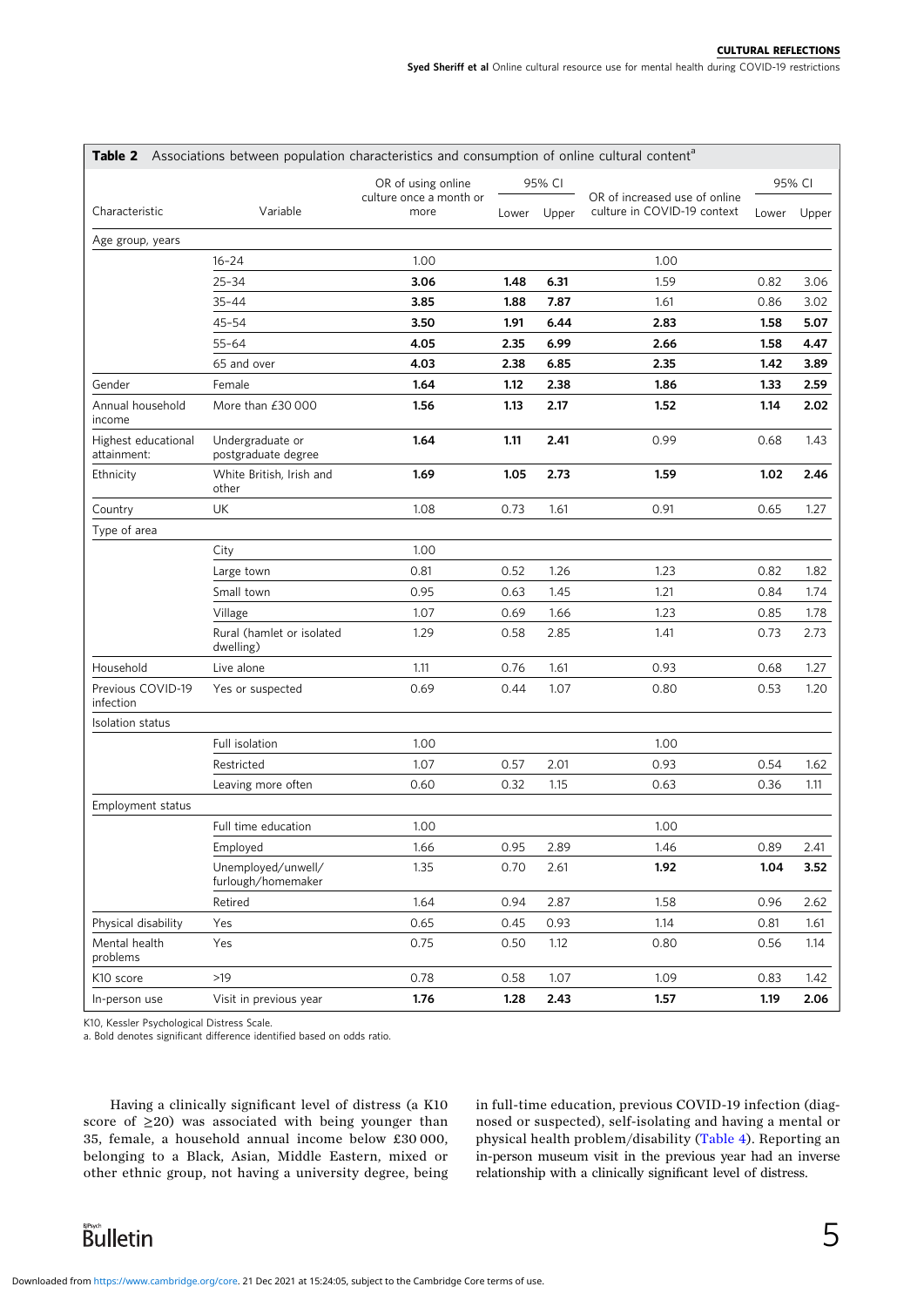<span id="page-5-0"></span>

| Associations between self-reported mental health benefits and regular use of online cultural content<br>Table 3 |              |       |                                         |        |           |                                                                         |        |
|-----------------------------------------------------------------------------------------------------------------|--------------|-------|-----------------------------------------|--------|-----------|-------------------------------------------------------------------------|--------|
|                                                                                                                 |              |       | Respondents who reported<br>the benefit |        |           | Association with regular use of<br>online cultural content <sup>a</sup> |        |
|                                                                                                                 |              |       |                                         | 95% CI |           |                                                                         | 95% CI |
| Reported benefit                                                                                                | Responses, n | $\%$  | Lower                                   | Upper  | <b>OR</b> | Lower                                                                   | Upper  |
| Enjoyed a visual or aesthetic experience                                                                        | 996          | 94.58 | 92.98                                   | 95.83  | 13.0      | 7.1                                                                     | 23.8   |
| Welcome distraction                                                                                             | 954          | 92.03 | 90.13                                   | 93.59  | 5.0       | 3.0                                                                     | 8.1    |
| Lifts mood                                                                                                      | 955          | 91.31 | 89.34                                   | 92.94  | 5.0       | 3.1                                                                     | 8.0    |
| Engages the brain                                                                                               | 922          | 88.72 | 86.51                                   | 90.61  | 5.6       | 3.6                                                                     | 8.6    |
| Felt connected                                                                                                  | 909          | 82.07 | 79.43                                   | 84.43  | 4.8       | 3.2                                                                     | 7.0    |
| Felt engaged                                                                                                    | 882          | 80.16 | 77.39                                   | 82.66  | 3.5       | 2.4                                                                     | 5.1    |
| Personal productivity                                                                                           | 863          | 72.54 | 69.46                                   | 75.42  | 3.0       | 2.1                                                                     | 4.3    |
| Human endeavour                                                                                                 | 816          | 65.56 | 62.22                                   | 68.75  | 2.6       | 1.8                                                                     | 3.7    |
| Reduce stress                                                                                                   | 843          | 65.48 | 62.2                                    | 68.62  | 2.4       | 1.6                                                                     | 3.4    |
| Emotional outlet                                                                                                | 735          | 52.38 | 48.76                                   | 55.98  | 1.6       | 1.1                                                                     | 2.3    |
| Reduce Ioneliness                                                                                               | 796          | 50.13 | 46.65                                   | 53.6   | 2.1       | 1.4                                                                     | 3.1    |
| Add structure                                                                                                   | 797          | 48.93 | 45.47                                   | 52.41  | 2.6       | 1.7                                                                     | 3.8    |
| Cope with uncertainty                                                                                           | 760          | 34.21 | 30.91                                   | 37.67  | 1.5       | 1.0                                                                     | 2.3    |
| Helped confidence                                                                                               | 754          | 32.36 | 29.11                                   | 35.79  | 1.7       | 1.1                                                                     | 2.7    |
| Insomnia                                                                                                        | 730          | 12.74 | 10.51                                   | 15.37  | 1.0       | 0.6                                                                     | 1.7    |

a. Regular use was defined as once a month or more.

The free-text responses from the initial survey, along with the themes developing from the analysis of the free-text survey, were integrated with the quantitative data, providing the research team a more holistic understanding of the survey results. This process ensured reflexivity and enabled the research team to confirm the trustworthiness of the emerging themes. [Figure 1](#page-7-0) reflects the findings of the free-text survey, specifically regarding responses to the question 'How is online cultural content helpful to mental health and well-being?'. Seven main themes emerged: inspiration, stimulation, learning, shifting attention, mood lifting, connection and calming. 'Shifting attention' was divided into the categories of immersion, focus, escapism, diversion and distraction, to provide a deeper analysis of the mental health effects gleaned from the shifting of participants' attention. As [Fig. 1](#page-7-0) demonstrates, many of these categories are interrelated, a finding that reflects the multifaceted way in which the participants described that online cultural content affected mental health and well-being.

#### **Discussion**

The self-reported mental health benefits of online cultural content in this study are broadly in keeping with a rich human history describing the mental health benefits of arts and culture[.12](#page-8-0) However, this survey suggests that the mental health benefits of online cultural content may currently be restricted to people within a narrow sociodemographic range. Almost all the self-reported mental health benefits are associated with regular use of online culture, and many groups at higher risk of mental health problems were least likely to have increased their use of online culture

in the context of COVID-19. This suggests that inequitable engagement with cultural institutions is not being reduced by the transition to online forms of cultural engagement and that this transition may even worsen health disparities in the context of COVID-19. This is in urgent need of reversal and exploration of the potential synergies of online and in-person experiences as we emerge from COVID-19 restrictions.

The finding of overall increased use of online cultural content is broadly consistent with public perception and with another study that looked at online culture consumption more widely to include streaming music and movies as well as video games. $^{20}$  $^{20}$  $^{20}$  The characteristics of people in our study reflect community cultural engagement in general, with high proportions being female, White, older<sup>[40](#page-9-0)</sup> and university educated. In addition, the overall profile broadly maps onto the usual onsite profile of museum users. Although this might indicate that cultural online resources are particularly helpful to this group, it seems likely that wider segments of the population might also derive benefit given equitable access to the content, as is the case with in-person engagement.<sup>[41](#page-9-0)</sup> This is particularly important given that those who are least likely to be engaging with cultural resources are those at higher risk of mental health problems during and in the aftermath of the COVID-19 pandemic, such as young people and ethnic minorities.<sup>[4](#page-8-0)</sup>

We found that clinical levels of distress were associated with being young, female, lower income, lower educational attainment, previous COVID-19 diagnosis (confirmed or suspected), self-isolating, Black, Asian, Middle Eastern, mixed or other ethnic group, being in full-time education, and reporting a health problem. Although our population is not a representative population sample, these results echo

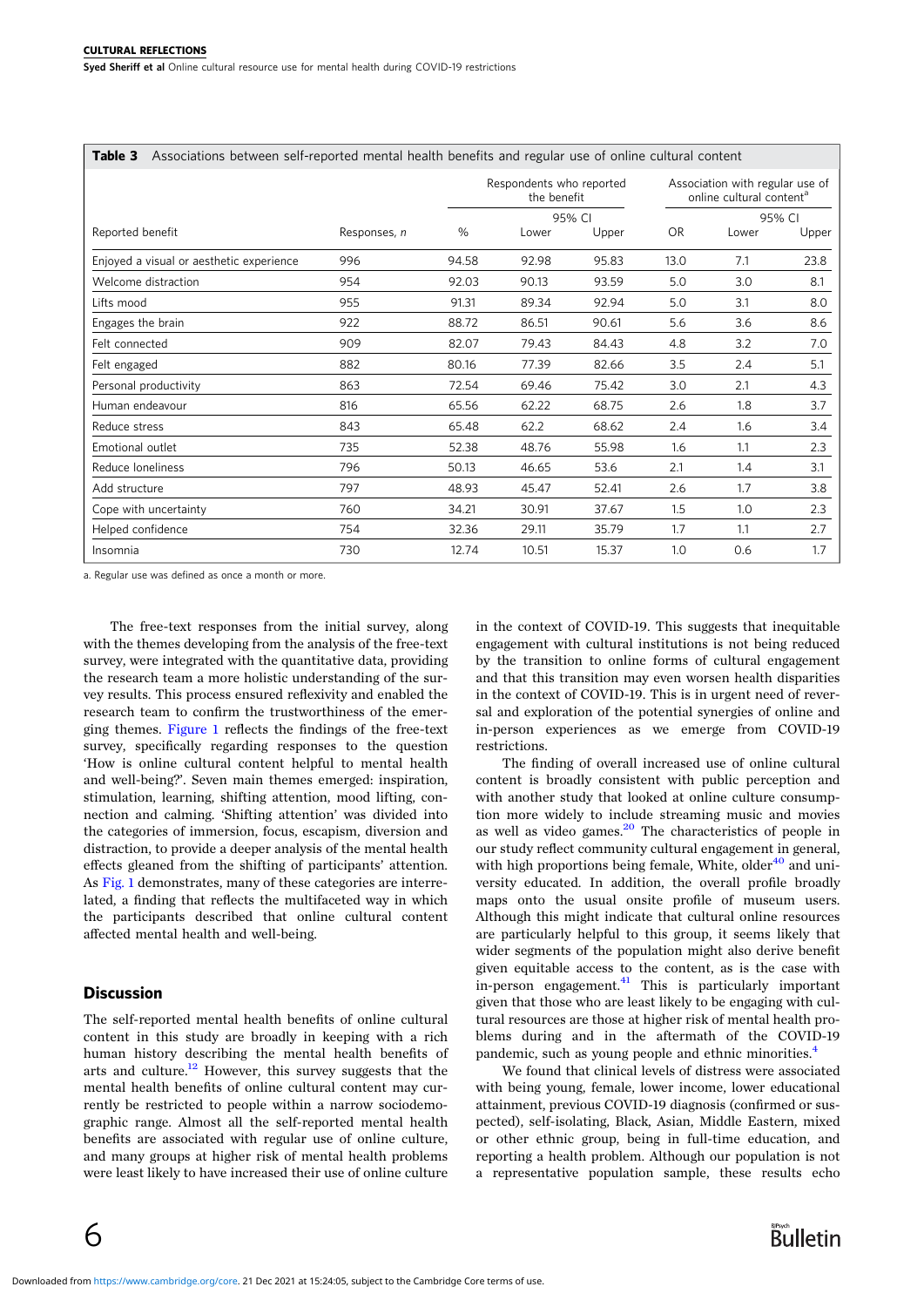<span id="page-6-0"></span>

| Table 4                               | Associations between population characteristics<br>and a current clinically significant level of psycho-<br>logical distress (K10 > 19) <sup>a</sup> |          |       |                 |  |
|---------------------------------------|------------------------------------------------------------------------------------------------------------------------------------------------------|----------|-------|-----------------|--|
|                                       |                                                                                                                                                      | K10 > 19 |       |                 |  |
| Characteristic                        | Variable                                                                                                                                             | OR       | Lower | 95% CI<br>Upper |  |
| Age group, years                      |                                                                                                                                                      |          |       |                 |  |
|                                       | 16-24                                                                                                                                                | 1.00     |       |                 |  |
|                                       | $25 - 34$                                                                                                                                            | 0.52     | 0.26  | 1.06            |  |
|                                       | $35 - 44$                                                                                                                                            | 0.46     | 0.23  | 0.91            |  |
|                                       | 45-54                                                                                                                                                | 0.32     | 0.17  | 0.60            |  |
|                                       | 55-64                                                                                                                                                | 0.20     | 0.11  | 0.35            |  |
|                                       | 65 and over                                                                                                                                          | 0.12     | 0.07  | 0.21            |  |
| Gender                                | Female                                                                                                                                               | 2.07     | 1.46  | 2.93            |  |
| Annual household<br>income            | More than £30, 000                                                                                                                                   | 0.72     | 0.55  | 0.95            |  |
| Highest<br>educational<br>attainment  | University degree                                                                                                                                    | 0.61     | 0.44  | 0.86            |  |
| Ethnicity                             | White, British, Irish<br>and other                                                                                                                   | 0.60     | 0.40  | 0.92            |  |
| Country                               | UK                                                                                                                                                   | 1.00     | 0.74  | 1.36            |  |
| Type of area                          |                                                                                                                                                      |          |       |                 |  |
|                                       | City                                                                                                                                                 | 1.00     |       |                 |  |
|                                       | Large Town                                                                                                                                           | 0.84     | 0.59  | 1.21            |  |
|                                       | Small Town                                                                                                                                           | 0.98     | 0.70  | 1.36            |  |
|                                       | Village                                                                                                                                              | 0.74     | 0.53  | 1.04            |  |
|                                       | Rural (hamlet or<br>isolated dwelling)                                                                                                               | 0.59     | 0.32  | 1.08            |  |
| Household                             |                                                                                                                                                      |          |       |                 |  |
|                                       | Living alone                                                                                                                                         | 1.00     |       |                 |  |
|                                       | Living with one other                                                                                                                                | 1.20     | 0.88  | 1.62            |  |
|                                       | Living with more<br>than one other                                                                                                                   | 1.24     | 0.84  | 1.83            |  |
| Previous<br>COVID-19<br>infection     | Yes or suspected                                                                                                                                     | 1.70     | 1.16  | 2.48            |  |
| Isolation status                      |                                                                                                                                                      |          |       |                 |  |
|                                       | Full isolation                                                                                                                                       | 1.00     |       |                 |  |
|                                       | Restricted                                                                                                                                           | 0.61     | 0.38  | 0.98            |  |
|                                       | Leaving more often                                                                                                                                   | 0.58     | 0.35  | 0.95            |  |
| Employment<br>status                  |                                                                                                                                                      |          |       |                 |  |
|                                       | Full time education                                                                                                                                  | 1.00     |       |                 |  |
|                                       | Employed                                                                                                                                             | 0.37     | 0.22  | 0.63            |  |
|                                       | Unemployed/<br>unwell/furlough/<br>homemaker                                                                                                         | 0.47     | 0.25  | 0.85            |  |
|                                       | Retired                                                                                                                                              | 0.15     | 0.09  | 0.26            |  |
| Physical health<br>problem/disability | Yes                                                                                                                                                  | 1.83     | 1.34  | 2.49            |  |
| Mental health<br>problem              | Yes                                                                                                                                                  | 4.30     | 2.99  | 6.20            |  |

Continued

| <b>Table 4</b> Continued |                             |     |                       |      |
|--------------------------|-----------------------------|-----|-----------------------|------|
|                          |                             |     | K10 > 19              |      |
| Characteristic           | Variable                    | OR. | 95% CI<br>Lower Upper |      |
| In-person<br>museum use  | Visit in previous year 0.66 |     | 0.52                  | 0.84 |

K10, Kessler Psychological Distress Scale.

a. Bold denotes significant difference identified based on odds ratio.

epidemiological findings in the UK population more generally.<sup>3,5</sup> In a lifestyle survey conducted in the UK in June 2020, rates of depression had almost doubled since before the pandemic, with high rates in young adults in particular.<sup>[5](#page-8-0)</sup> Although we used a different scale, which is designed also to detect anxiety, these associations are broadly similar.

A very high proportion of participants reported benefits to mental health from using online culture. The most commonly reported were 'Enjoyed a visual experience or aesthetic experience' and 'Provided a welcome distraction'. The range and interconnection of these perceived benefits, and further elucidation of possible mechanisms such as learning and creativity, demonstrates the complexity and multifaceted nature of the relationship between mental health and cultural experiences which has been the subject of academic interest and debate throughout the history of ideas.<sup>[12](#page-8-0)</sup> Unlike in-person cultural experiences, the benefits of online experiences are not likely to be confounded by being in an outdoors environment or walking to, from and around the cultural venue, which introduces the confounder of gentle exercise.<sup>[9](#page-8-0)</sup> Further research is necessary to explore the longevity of the perceived changes, how they map onto the core components of common mental disorders and whether their benefits can be enhanced further, especially for those with the greatest mental health need.

Reported mental health benefits were more commonly reported by regular users of online culture, suggesting that online culture confers more mental health benefits in regular users. Our understanding of the potential synergies of different modes, as well as engagement with different types of cultural content, would benefit from further study and will be of particular significance as we emerge from COVID-19 restrictions.

Young people were not only less likely to be regular users of online culture, they were also less likely to have increased their use during the COVID-19 pandemic, despite having high rates of mental disorder in this context.<sup>5</sup> This was also the case for people from Black, Asian, Middle Eastern, mixed or other ethnicities. Minority ethnic groups have been identified as being particularly vulnerable as we emerge from the COVID-19 pandemic $4$  and are amongst the most reluctant help-seekers.<sup>42</sup>

In addition, there was some evidence that the reported benefits vary with age. This suggests that young people may be missing out on the potential benefits of online culture. Further research is needed to elucidate whether this is due to preference or reduced awareness of these resources and their potential mental health benefits. In addition, in these younger age groups online access to such resources may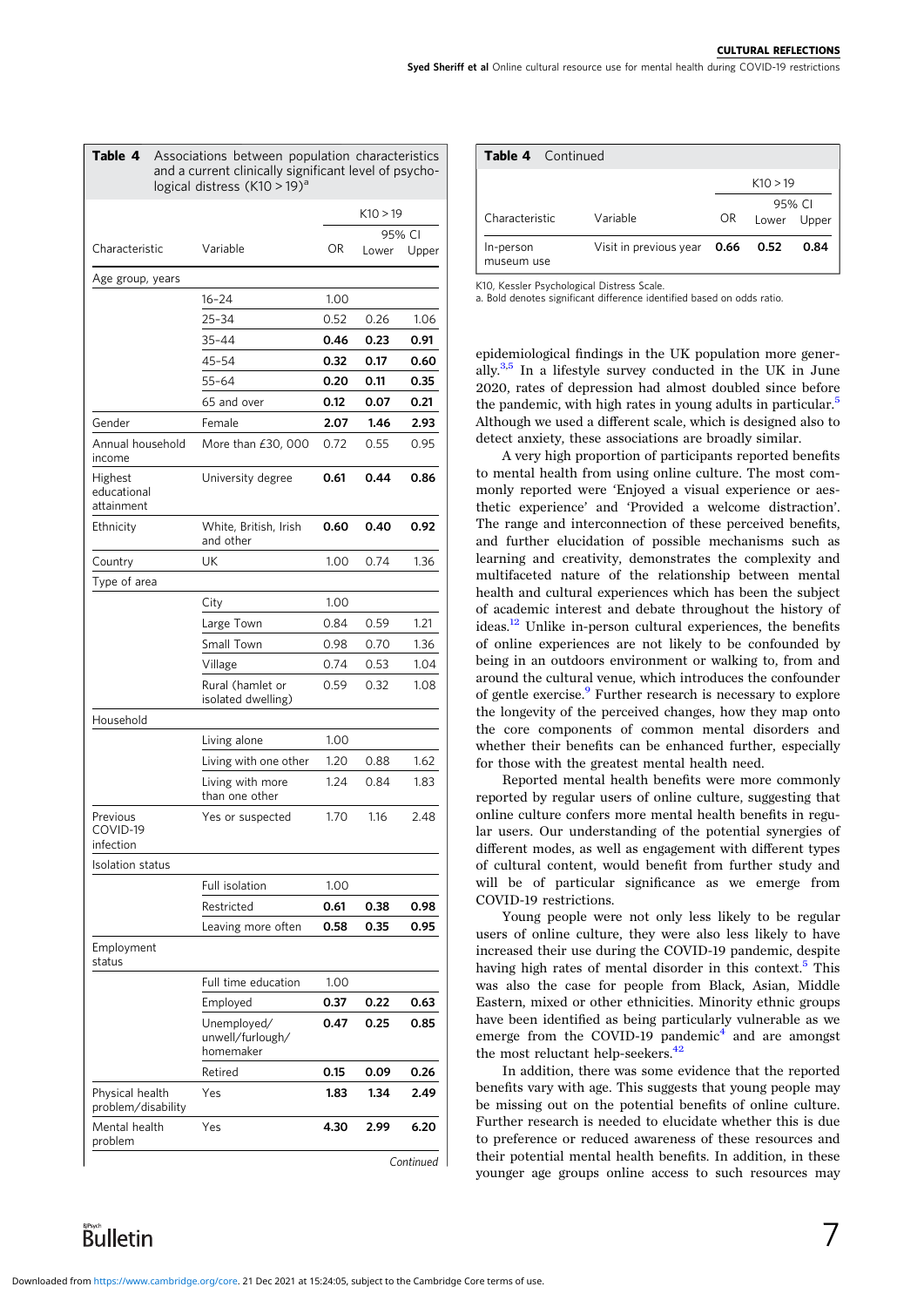<span id="page-7-0"></span>Syed Sheriff et al Online cultural resource use for mental health during COVID-19 restrictions



140 total codes

Fig. 1 Main themes identified in responses to the survey question: 'How is online cultural content helpful to mental health and well-being?'.

improve accessibility especially for those from rural areas and disadvantaged groups. This suggests potential utility in strategies to enhance the mental health benefits according to age. This may have the added benefit of improved engagement with particularly underserved groups.

However, the view that online resources are universally accessible is erroneous. A range of demographic, educational, economic and skills-related factors merit attention when considering who might be able to benefit from the provision of online resources. National trends in internet use indicate that a number of determinants create a 'digital divide' which might limit who is able to access online cultural content.[43](#page-9-0) For example, those over the age of 50 are less likely to have regular access to the internet. Those with educational qualifications are more likely to use the internet: nearly 19 in 20 of those who have completed higher education are regularly online, whereas only 1 in 3 without qualifications have regular access to the internet. Household income is also important: nearly all UK households above the median (£30 000 per year) have access, compared with less than 2 in 3 households with lower income (£12 500). Finally, literacy skills remain a clear obstacle to regular internet use. More than 3 in 4 regular internet users are very confident in their reading skills, whereas less than 1 in 3 of those who do not use the internet say the same. The widespread availability of online cultural content should be kept in mind so that their study and development does not continue to reinforce existing social and economic inequalities.

#### **Strengths**

This study took advantage of the world being in a state of flux, when the global COVID-19 pandemic meant that communities were driven indoors, which had an impact on levels of depression and anxiety $3,5$  at the population level. This cross-sectional survey was undertaken wholly during the time that UK cultural institutions had closed their doors.

In such circumstances we were able to conduct a study of the use of online culture for mental health and well-being in unprecedented times. However, as a consequence we are lacking previous similar studies with which to compare our findings.

Of the 1056 participants, almost half gave their details for follow-up research, indicating considerable engagement with the subject. A high proportion of participants reported mental health benefits from use of online cultural content. We believe that this provides initial evidence that these resources may be a credible, valued and effective approach to improving mental health and that further research is warranted both to optimise and to reliably estimate potential benefits.

#### Limitations

This survey used a convenience sampling strategy. This was essential in planning the study because of the time-limited nature of the initial restrictions. However, there are also clear disadvantages of this sampling strategy due to the intrinsic problem of the non-representativeness introduced by volunteer bias. In addition, as this survey was crosssectional, the direction of these associations is unclear. It may be the case that using cultural content improves mental health, or alternatively, that people who enjoy cultural content both use it more regularly and recognise more benefits than others.

#### **Conclusions**

These findings indicate that during a global pandemic that has had a catastrophic impact on mental health at the population level $^{3,5}$  the move to online provision may have compounded pre-existing inequalities in access to cultural resources. Some of those with the greatest mental health needs as we emerge from the pandemic<sup>4</sup> may be least likely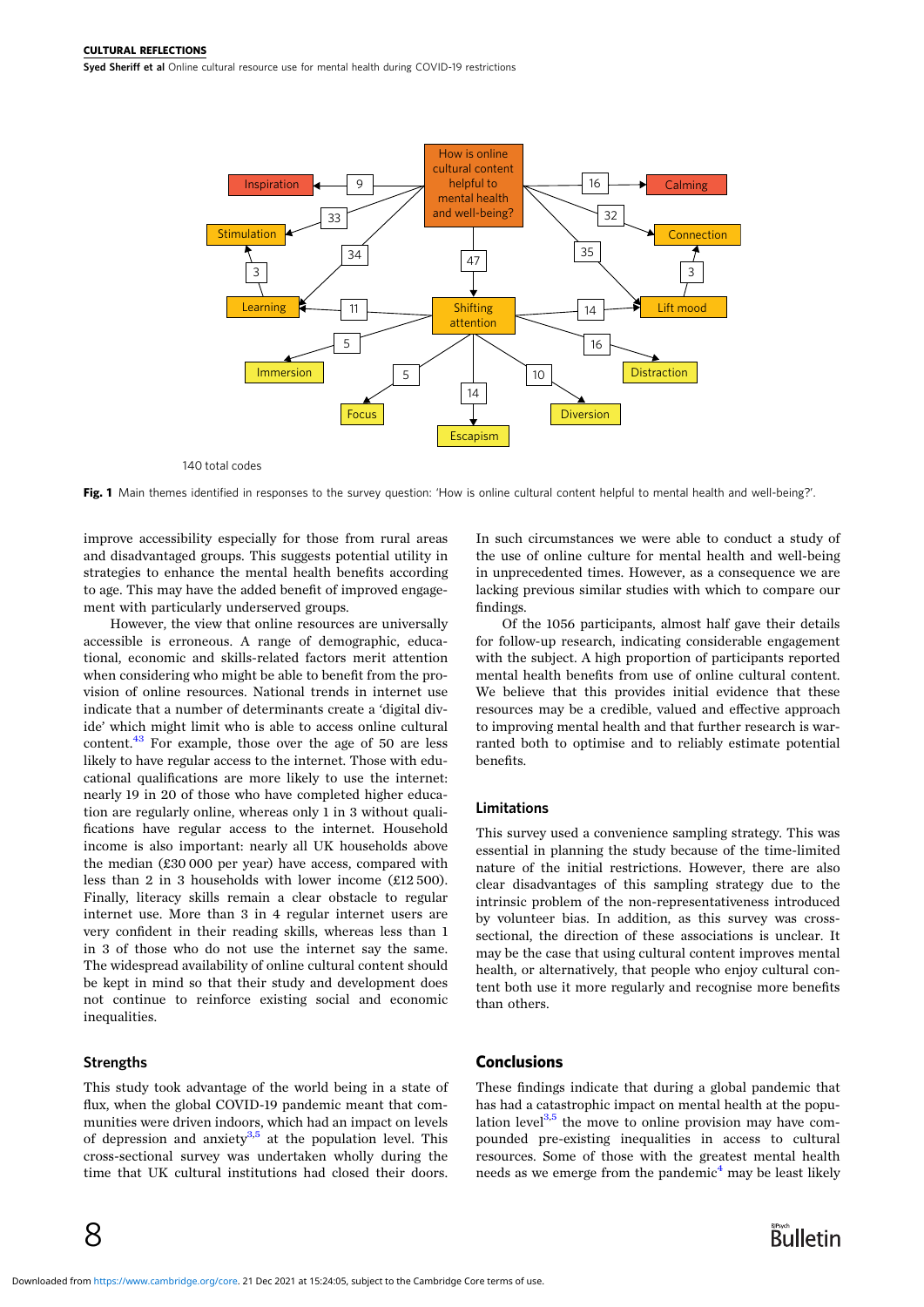<span id="page-8-0"></span>to be benefitting from the potential mental health benefits of online culture.

Targeting cultural content to optimise mental health benefits for vulnerable groups such as young adults and ethnic minorities are a priority as we emerge from COVID-19 restrictions. In particular, it is important to identify barriers to engagement and develop interventions to increase engagement and optimise mental health benefits. These activities would benefit from taking place outside of the remit of social prescribing initiatives, as these vulnerable groups are often the least likely to seek help from healthcare services for their mental health. $44-46$  $44-46$  $44-46$  Access to online culture and potential synergies between online and in-person experiences provides a potential opportunities for optimisation. This study provides some initial indication that the development of cultural content for mental health would benefit from targeting by age group, enhancing the value of online cultural content as a potentially effective, acceptable and accessible non-clinical intervention for common mental health problems. Programmatic research is now required to target, develop and evaluate these resources further.

## About the authors

Rebecca J. Syed Sheriff, Senior Clinical Research Fellow, Department of Psychiatry, University of Oxford; Oxford Health NHS Foundation Trust, Warneford Hospital, Oxford; and Institute of Mental Health, University of Nottingham, UK. Helen Adams, Digital Engagement Lead, Gardens, Libraries and Museums, University of Oxford, UK. Evgenia Riga, Research Assistant, Department of Psychiatry, University of Oxford, UK. Andrew K. Przybylski, Director of Research, Oxford Internet Institute, University of Oxford, UK. Laura Bonsaver, Project Officer, Ashmolean Museum, University of Oxford, UK. Laura Bergin, DPhil student, School of Anthropology and Museum Ethnography, University of Oxford, UK. Bessie O'Dell, DPhil student, Department of Psychiatry, University of Oxford, UK. **Susan McCormack**, Director of Public Engagement, Ashmolean Museum, University of Oxford, UK. Cathy Creswell, Professor of Developmental Clinical Psychology, Department of Psychiatry, University of Oxford, UK. **Andrea Cipriani**, Professor of Psychiatry, Department of Psychiatry, University of Oxford, UK. John R. Geddes, Professor of Psychiatry, Department of Psychiatry, University of Oxford, UK.

# Supplementary material

Supplementary material is available online at [https://doi.org/10.1192/bjb.](https://doi.org/10.1192/bjb.2021.103) [2021.103.](https://doi.org/10.1192/bjb.2021.103)

# Data availability

Data is available from the authors upon reasonable request.

# Acknowledgements

We to thank Margaret Glogowska for her kind advice and support with the analysis of the free-text responses.

# Author contributions

R.J.S.S., S.M., E.R., H.A., A.K.P., L. Bonsaver, C.C. and J.R.G. contributed to the survery design. R.J.S.S., E.R., L. Bonsaver and H.A. contributed to the survey implementation. Statistical analysis was undertaken by R.J.S.S. and E.R.. Free

text analysis was carried out by B.O., L. Bergin, L. Bonsaver. R.J.S.S., E.R., A.K.P., H.A., L. Bonsaver, L. Bergin, B.O., S.M., C.C., A.C. and J.R.G. contributed to the mauscript preperation. All authors read and approved the final manuscript.

# Funding

This research was supported by University of Oxford COVID-19 Research Response Fund.

# Declaration of interest

R.J.S.S. is supported by the National Institute for Health Research (NIHR) Oxford Health Biomedical Research Centre (grant BRC-1215-20005) and by the NIHR Research Professorship awarded to Professor Andrea Cipriani (grant RP-2017-08-ST2-006). A.K.P. is supported by grants from the Huo Family Foundation and the Economic and Social Research Council (ES/ T008709/1). E.R. is funded by the NIHR Efficacy and Mechanism Evaluation Programme. A.C. received research and consultancy fees from the Italian Network for Paediatric Trials (INCiPiT), CARIPLO Foundation and Angelini Pharma. The views expressed are those of the authors and not necessarily those of the UK National Health Service, the NIHR or the UK Department of Health.

#### **References**

- 1 Public Health England. PHE Strategy 2020–25. PHE, 2019.
- 2 Nochaiwong S, Ruengorn C, Thavorn K, Hutton B, Awiphan R, Phosuya C, et al. Global prevalence of mental health issues among the general population during the coronavirus disease-2019 pandemic: a systematic review and meta-analysis. Sci Rep 2021; 11(1): 10173.
- 3 Pierce M, Hope H, Ford T, Hatch S, Hotopf M, John A, et al. Mental health before and during the COVID-19 pandemic: a longitudinal probability sample survey of the UK population. Lancet Psychiatry 2020; 21: 30308–4.
- 4 Vadivel R, Shoib S, El Halabi S, El Hayek S, Essam L, Gashi Bytyci D, et al. Mental health in the post-COVID-19 era: challenges and the way forward. Gen Psychiatry 2021; 34(1): e100424.
- 5 Vizard T, Davis J, White E, Beynon B. Coronavirus and Depression in Adults, Great Britain: June 2020. Office for National Statistics, 2020 [\(https://www.ons.gov.uk/peoplepopulationandcommunity/wellbeing/](https://www.ons.gov.uk/peoplepopulationandcommunity/wellbeing/articles/coronavirusanddepressioninadultsgreatbritain/june2020) [articles/coronavirusanddepressioninadultsgreatbritain/june2020\)](https://www.ons.gov.uk/peoplepopulationandcommunity/wellbeing/articles/coronavirusanddepressioninadultsgreatbritain/june2020).
- 6 Feinstein L. 'Beginning of a new era': how culture went virtual in the face of crisis. Guardian 2020; 8 Apr.
- 7 Mind. The Mental Health Emergency: How Has the Coronavirus Pandemic Impacted our Mental Health? Mind, 2020.
- 8 Ottone E. In moments of crisis, people need culture. UNESCO 2020; 29 Mar ([https://en.unesco.org/news/moments-crisis-people-need](https://en.unesco.org/news/moments-crisis-people-need-culture)[culture](https://en.unesco.org/news/moments-crisis-people-need-culture)).
- Browne Gott H. Exploring the Relationship between Culture and Well-Being. Welsh Government, 2020.
- 10 Manwell LA, Barbic SP, Roberts K, Durisko Z, Lee C, Ware E, et al. What is mental health? Evidence towards a new definition from a mixed methods multidisciplinary international survey. BMJ Open 2015; 5(6): e007079.
- 11 Public Health Agency of Canada, Mood Disorders Society of Canada, Health Canada, Statistics Canada, Canadian Institute for Health Information (eds) The Human Face of Mental Health and Mental Illness in Canada 2006. Public Health Agency of Canada, 2006.
- 12 Belfiore E, Bennett O. The Social Impact of the Arts: An Intellectual History. Palgrave Macmillan, 2008.
- 13 Aristotle BJ. Complete Works of Aristotle: The Revised Oxford Translation (vol 5) (ed J Barnes). Easton Press, 2001.
- 14 Schopenhauer A. The World as Will and Representation.